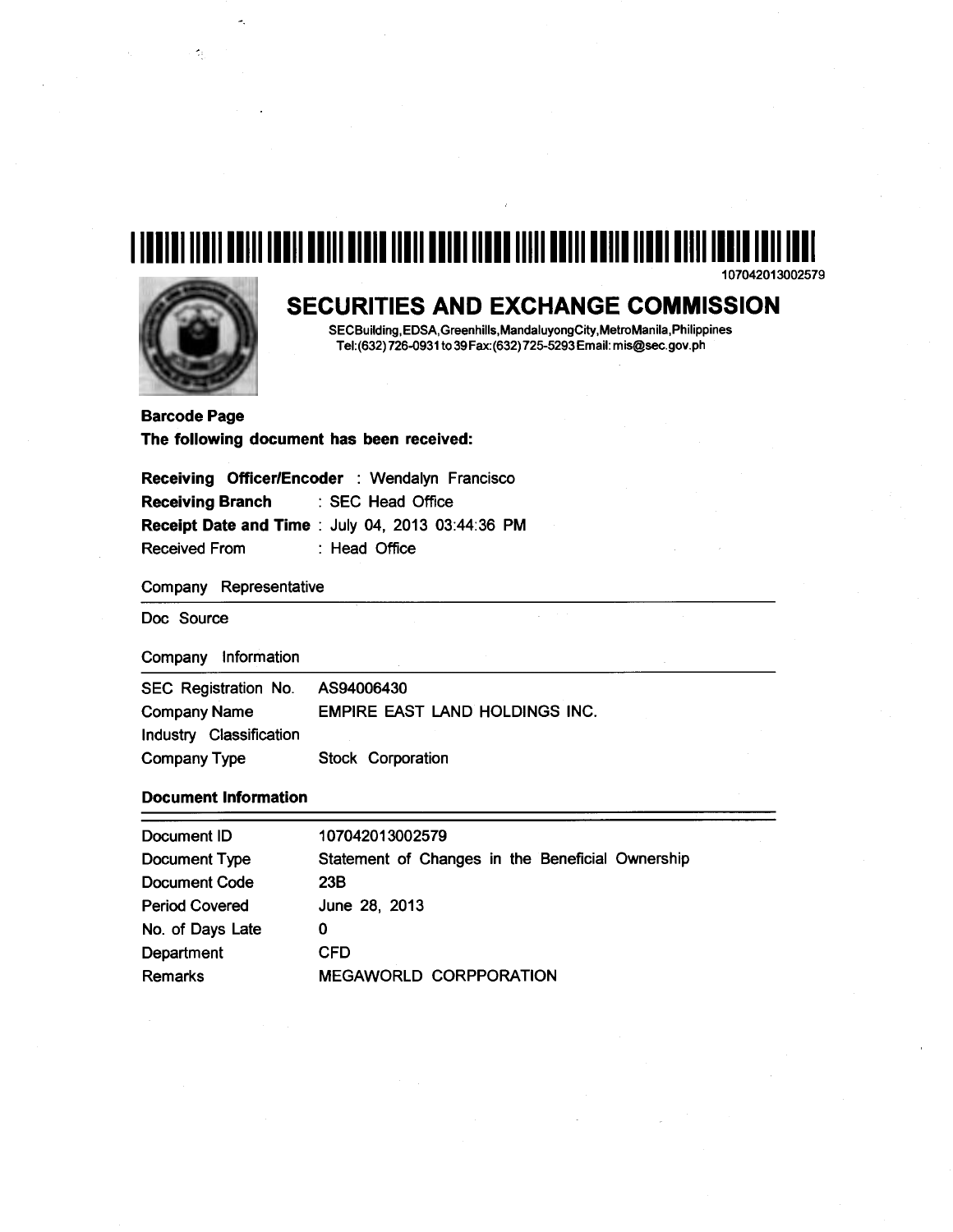#### SECURITIES AND EXCHANGE COMMISSION Metro Manila, Philippines

|  | FORM 23-B |
|--|-----------|
|  |           |

Check box if no longer subject

 $\epsilon$ 

### STATEMENT OF CHANGES IN BENEFICIAL OWNERSHIP OF SECURITIES

Filed pursuant to Section 23 of the Securities Regulation Code

| to filing requirement                     |                          |                                               |                |                      |                                                |                                                                         |                  |                                                           |                                  |  |  |  |
|-------------------------------------------|--------------------------|-----------------------------------------------|----------------|----------------------|------------------------------------------------|-------------------------------------------------------------------------|------------------|-----------------------------------------------------------|----------------------------------|--|--|--|
| 11. Name and Address of Reporting Person  |                          | 2. Issuer Name and Trading Symbol             |                |                      |                                                | 7. Relationship of Reporting Person to Issuer<br>(Check all applicable) |                  |                                                           |                                  |  |  |  |
| <b>IMEGAWORLD CORPORATION</b>             |                          | EMPIRE EAST LAND HOLDINGS, INC. ("ELI")       |                |                      |                                                |                                                                         |                  |                                                           |                                  |  |  |  |
| (Last)<br>(First)<br>(Middle)             | 3. Tax Identification    | Statement for                                 |                |                      | 10% Owner<br>$\mathsf{x}$<br>Director          |                                                                         |                  |                                                           |                                  |  |  |  |
|                                           | Number                   |                                               | Month/Year     |                      | Officer<br>Other                               |                                                                         |                  |                                                           |                                  |  |  |  |
| 28/F The World Centre, 330 Sen. Gil Puyat |                          |                                               |                |                      | (specify below)<br>(give title be              |                                                                         |                  |                                                           |                                  |  |  |  |
| Avenue                                    | 000-477-103              |                                               |                | <b>June 2013</b>     |                                                |                                                                         |                  |                                                           |                                  |  |  |  |
| (Street)                                  | 4. Citizenship           |                                               |                | T Amendment, Date of |                                                |                                                                         |                  |                                                           |                                  |  |  |  |
| Makati City 1227                          |                          | Original (MonthYear)<br>Filipino              |                |                      |                                                |                                                                         |                  |                                                           |                                  |  |  |  |
| (Postal Code)<br>(Province)<br>(City)     |                          |                                               |                |                      |                                                |                                                                         |                  |                                                           |                                  |  |  |  |
|                                           |                          |                                               |                |                      | Table 1 - Equity Securities Beneficially Owned |                                                                         |                  |                                                           |                                  |  |  |  |
| 1. Class of Equity Security               | Transaction              | 4. Securities Acquired (A) or Disposed of (D) |                |                      |                                                | 3. Amount of Securities Owned at End.                                   |                  | 4 Ownership Form:<br>Lurect (L) or indirect (I) Ownership | 6. Nature of Indirect Beneficial |  |  |  |
|                                           | Date<br>(Month/Day/Year) |                                               |                |                      |                                                | of Month                                                                |                  |                                                           |                                  |  |  |  |
|                                           |                          | Amount                                        | $(A)$ or $(D)$ |                      | Price                                          | $\frac{9}{6}$                                                           | Number of Shares |                                                           |                                  |  |  |  |
| <b>COMMON SHARES AT P1.00 PAR</b>         |                          |                                               |                |                      |                                                | 78.7809%                                                                | 10,616,672,438   | (D)                                                       | Balance as of 5/31/13            |  |  |  |
|                                           | $13 - Jun-13$            | 7,700,000                                     | (A)            |                      | P0.9890                                        |                                                                         |                  |                                                           |                                  |  |  |  |
|                                           | $14$ -Jun-13             | 2,594,000                                     | (A)            |                      | P0.9900                                        |                                                                         |                  |                                                           |                                  |  |  |  |
|                                           | 17-Jun-13                | 342,000                                       | (A)            |                      | P0.9842                                        |                                                                         |                  |                                                           |                                  |  |  |  |
|                                           | 20-Jun-13                | 667,000                                       | (A)            |                      | P0.9900                                        |                                                                         |                  |                                                           |                                  |  |  |  |
|                                           | $21 - Jun - 13$          | 17,446,000                                    | (A)            |                      | P0.9725                                        |                                                                         |                  |                                                           |                                  |  |  |  |
|                                           | 24-Jun-13                | 10,000,000                                    | (A)            |                      | P0.9713                                        |                                                                         |                  |                                                           |                                  |  |  |  |
|                                           | 25-Jun-13                | 1,000,000                                     | (A)            |                      | P0.9200                                        |                                                                         |                  |                                                           |                                  |  |  |  |
|                                           | 26-Jun-13                | 1,200,000,000                                 | (A)            |                      | P1.0500                                        |                                                                         |                  |                                                           |                                  |  |  |  |
|                                           | 27-Jun-13                | 1,000,000                                     | (A)            |                      | P0.9500                                        |                                                                         |                  |                                                           |                                  |  |  |  |
|                                           | 28-Jun-13                | 1,000,000                                     | (A)            |                      | P0.9420                                        |                                                                         |                  |                                                           |                                  |  |  |  |
|                                           |                          |                                               |                |                      |                                                |                                                                         |                  |                                                           |                                  |  |  |  |
|                                           | Total                    | 1,241,749,000                                 |                |                      |                                                | $80.8004\%$                                                             | 11,858,421,438   | (D)                                                       | Balance as of 6/30/13            |  |  |  |
|                                           |                          |                                               |                |                      |                                                |                                                                         |                  |                                                           |                                  |  |  |  |
|                                           |                          |                                               |                |                      |                                                |                                                                         |                  |                                                           |                                  |  |  |  |
|                                           |                          |                                               |                |                      |                                                |                                                                         |                  |                                                           |                                  |  |  |  |
|                                           |                          |                                               |                |                      |                                                |                                                                         |                  |                                                           |                                  |  |  |  |

(Print or Type Responses)

If the change in beneficial ownership is 50% of the previous shareholdings or is equal to 5% of the outstanding capital stock of the issuer, provide the disclosure requirements set forth on page 3 of this form.

Reminder: Report on a separate line for each class of equity securities beneficially owned directly or indirectly.

Nepture in the separation of the beneficial owner of any equily security with respect to which he has or shares:<br>
(A) A person is directly or indirectly the beneficial owner of any equily security with respect to which he

(B) held by a partnership in which such person is a general partner;<br>(C) held by a corporation of which such person is a controlling shareholder; or<br>(D) subject to any contract, arrangement or understanding which gives suc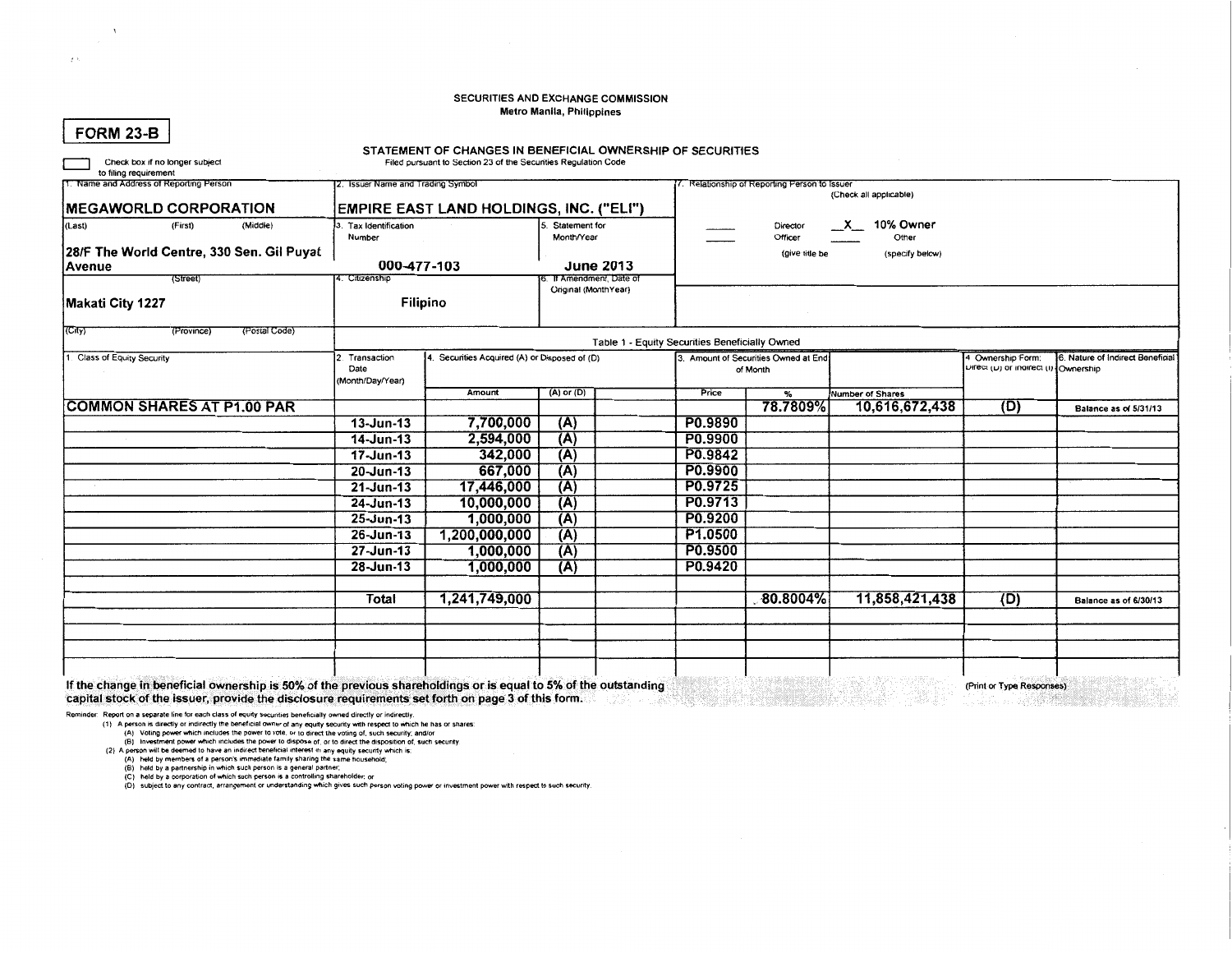## FORM 23-B (continued)

 $\rightarrow$ 

 $\alpha$ 

#### Table II - Derivative Securities Acquired, Disposed of, or Beneficially Owned (e.g., warrants, options, convertible securities)

| 1. Derivative Security | 12. Conversion or 13.<br><b>Exercise Price</b><br>of Derivative<br>Security | Transaction<br>Date<br>(Month/Day/Yr) | Number of Derivative Securities<br>14.<br>Acquired (A) or Disposed of (D) |            | 15. Date<br>Exercisable and<br><b>Expiration Date</b><br>(Month/Day/Year)<br>Date Exercisable<br>Expiration |      | 6. Title and Amount of<br><b>Underlying Securities</b><br>Amount or |                     | 7. Price of<br>Derivative<br>Security | <u>]8. No. of</u><br>Derivative<br>Securities<br>Beneficially<br>Owned at<br>End of | 9. Owner-<br>ship Form<br>of Derivative<br>Security;<br>Direct (D) | 10. Nature<br>of Indirect<br>Beneficial<br>Ownership |
|------------------------|-----------------------------------------------------------------------------|---------------------------------------|---------------------------------------------------------------------------|------------|-------------------------------------------------------------------------------------------------------------|------|---------------------------------------------------------------------|---------------------|---------------------------------------|-------------------------------------------------------------------------------------|--------------------------------------------------------------------|------------------------------------------------------|
|                        |                                                                             |                                       | Amount                                                                    | (A) or (D) |                                                                                                             | Date | Title                                                               | Number<br>of Shares |                                       | Month                                                                               | inairect (i) -                                                     |                                                      |
|                        |                                                                             |                                       |                                                                           |            |                                                                                                             |      |                                                                     |                     |                                       |                                                                                     |                                                                    |                                                      |
|                        |                                                                             |                                       |                                                                           |            |                                                                                                             |      |                                                                     |                     |                                       |                                                                                     |                                                                    |                                                      |
|                        |                                                                             |                                       |                                                                           |            |                                                                                                             |      |                                                                     |                     |                                       |                                                                                     |                                                                    |                                                      |
|                        |                                                                             |                                       |                                                                           |            |                                                                                                             |      |                                                                     |                     |                                       |                                                                                     |                                                                    |                                                      |
|                        |                                                                             |                                       |                                                                           |            |                                                                                                             |      |                                                                     |                     |                                       |                                                                                     |                                                                    |                                                      |
|                        |                                                                             |                                       |                                                                           |            |                                                                                                             |      |                                                                     |                     |                                       |                                                                                     |                                                                    |                                                      |
|                        |                                                                             |                                       |                                                                           |            |                                                                                                             |      |                                                                     |                     |                                       |                                                                                     |                                                                    |                                                      |
|                        |                                                                             |                                       |                                                                           |            |                                                                                                             |      |                                                                     |                     |                                       |                                                                                     |                                                                    |                                                      |
|                        |                                                                             |                                       |                                                                           |            |                                                                                                             |      |                                                                     |                     |                                       |                                                                                     |                                                                    |                                                      |
|                        |                                                                             |                                       |                                                                           |            |                                                                                                             |      |                                                                     |                     |                                       |                                                                                     |                                                                    |                                                      |
|                        |                                                                             |                                       |                                                                           |            |                                                                                                             |      |                                                                     |                     |                                       |                                                                                     |                                                                    |                                                      |

 $\mathcal{N}_\mathbb{R}$  .

Explanation of Responses:

Note: File three (3) copies of this form, one of which must be manually signed. Attach additional sheets if space provided is insufficient.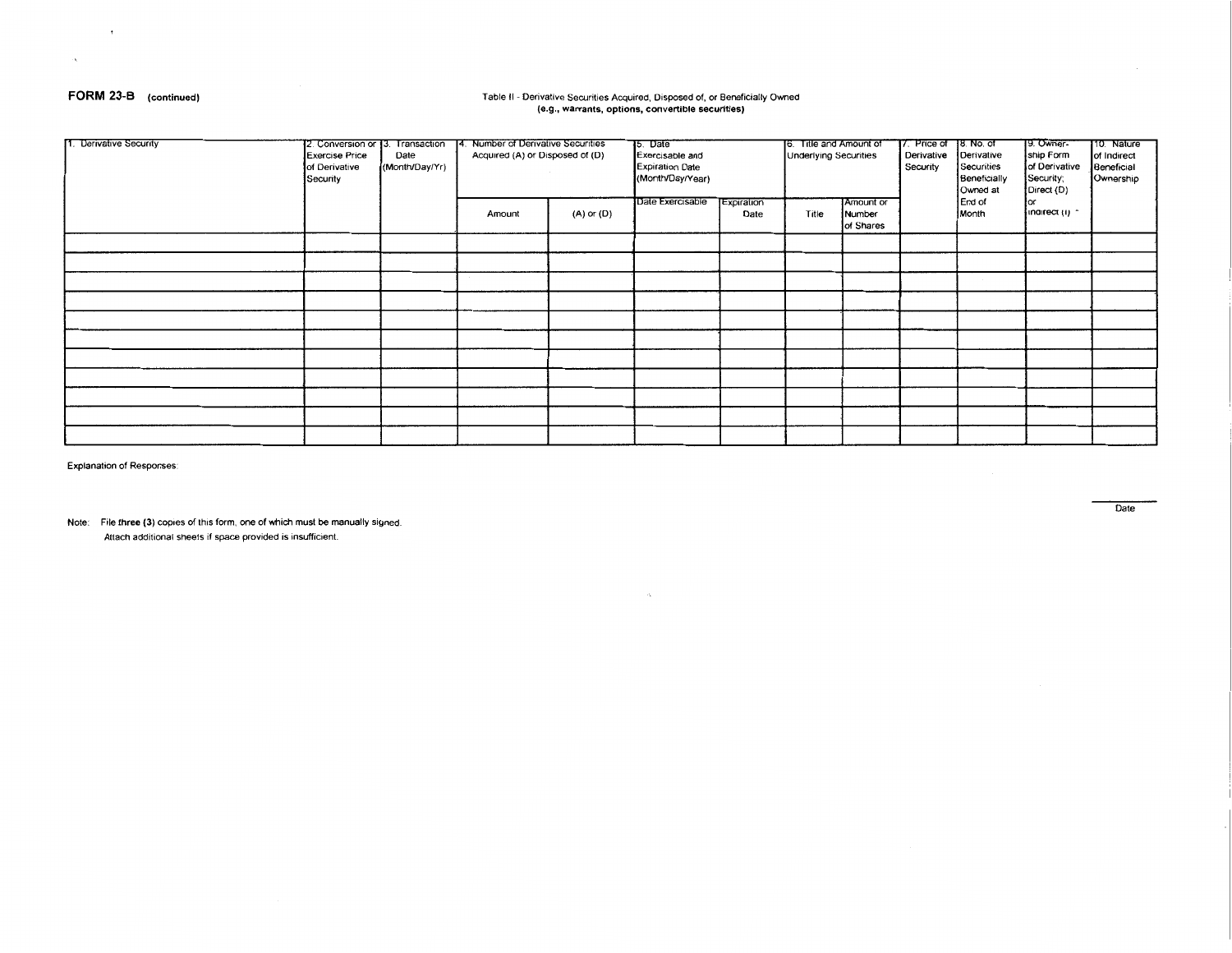

## DISCLOSURE REQUIREMENTS IN CASE OF MATERIAL CHANGES IN BENEFICIAL OWNERSHIP (50% INCREASE/DECREASE OR EQUIVALENT TO 5% OF THE OUTSTANDING CAPITAL STOCK OF ISSUER)

#### Item 1. Security and Issuer

State the title of the class of equity securities to which this Form relates and the name and address of the principal executive offices of the issuer of such securities.

#### Item 2. Identity and Background

If the person filing this Form is a corporation, partnership, syndicate or other group of persons, state its name, the province, country or other place of its organization, its principal business, the address of its principal office and the information required by (d) and (e) of this Item. If the person filing this statement is a natural person, orovide the information soecified in (a) throuah (f) of this Item with resoect to such oerson(s).

- a. Name;
- b. Residence or business address;
- c. Present principal occupation or employment and the name, principal business and address of any corporation or other organization in which such employment is conducted;
- d. Whether or not, during the last five years, such person has been convicted in a criminal proceeding (excluding traffic violations or similar misdemeanors) and, if so, give the dates, nature of conviction, name and location of court, any penalty imposed, or other disposition of the case;
- e. Whether or not, during the last five years, such person was a party to a civil proceeding of a judicial or administrative body of competent jurisdiction, domestic or foreign, and as a result of such proceeding was or is subject to any order, judgment or decree, not subsequently reversed, suspended or vacated, permanently or temoorarilv enioinina. barrina. susoendina or otherwise limitina involvement in anv tvoe of business. securities. commodities or bankina: and
- f. Citizenship.

#### Item 3. Purpose of Transaction

State the purpose or purposes of the acquisition of securities of the issuer. Describe any plans or proposals which the reporting persons may have which relate to or would result in:

- a. The acquisition by any person of additional securities of the issuer, or the disposition of securities of the issuer;
- b. An extraordinary corporate transaction, such as a merger, reorganization or liquidation, involving the issuer or any of its subsidiaries;
- c. A sale or transfer of a material amount of assets of the issuer or of any of its subsidiaries;
- d. Any change in the present board of directors or management of the issuer, including any plans or proposals to change the number or term of directors or to fill any existing vacancies on the board;
- e. Any material change in the present capitalization or dividend policy of the issuer;
- f. Any other material change in the issuer's business or corporate structure;
- g. Changes in the issuer's charter, bylaws or instruments corresponding thereto or other actions which may impede the acquisition of control of the issuer by any person;
- h. Causing a class of securities of the issuer to be delisted from a securities exchange;
- i. Any action similar to any of those enumerated above.

#### Item 4. Interest in Securities of the Issuer

a. State the aggregate number and percentage of the class of securities identified pursuant to Item 1 beneficially owned (identifying those shares which there is a right to acquire within thirty (30) days from the date of this report) by each person named in Item 2. The abovementioned information should also be furnished with resoect to oersons who. toaether with anv of the oersons named in Item 2. comorise a arouo.